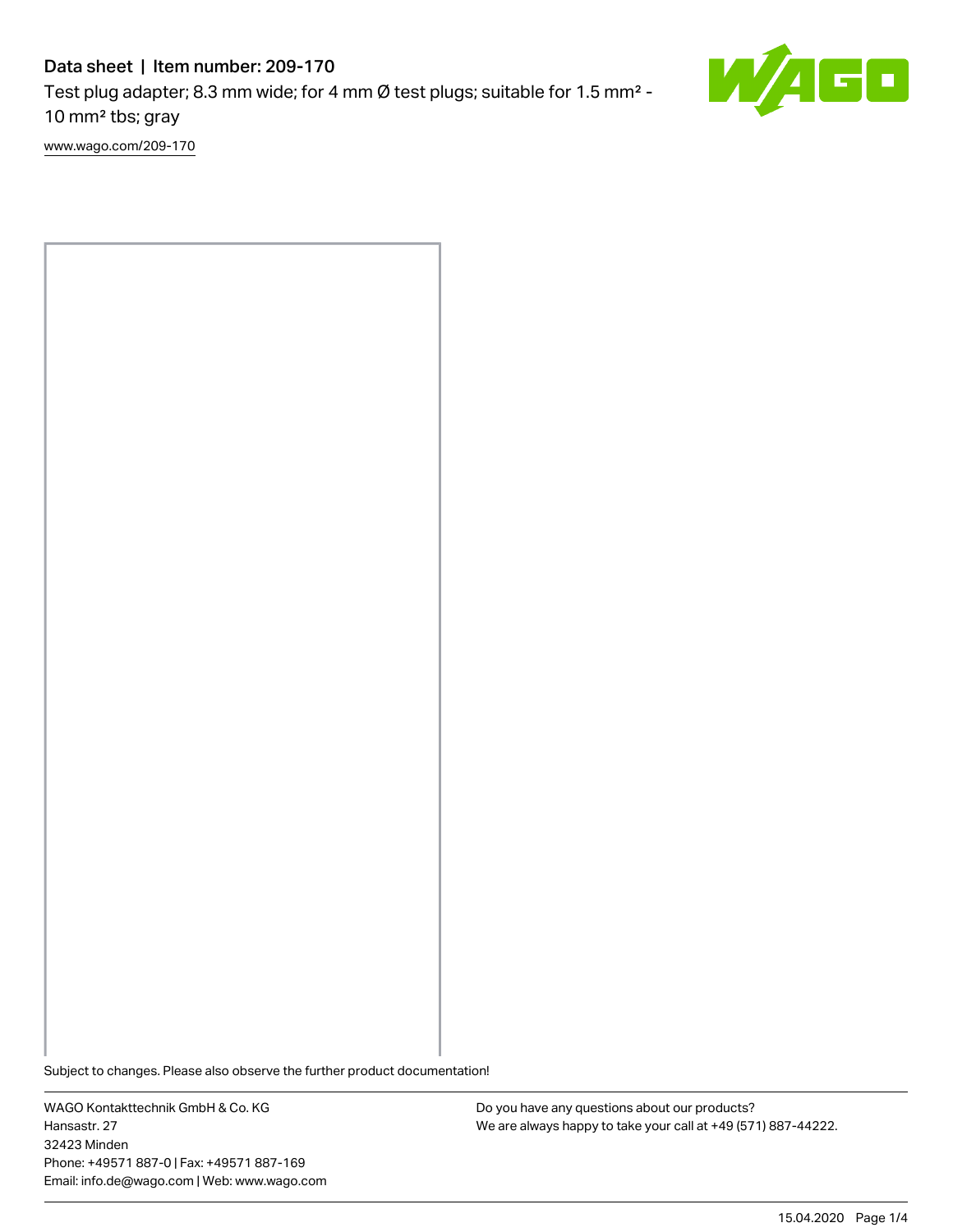



Subject to changes. Please also observe the further product documentation!

WAGO Kontakttechnik GmbH & Co. KG Hansastr. 27 32423 Minden Phone: +49571 887-0 | Fax: +49571 887-169 Email: info.de@wago.com | Web: www.wago.com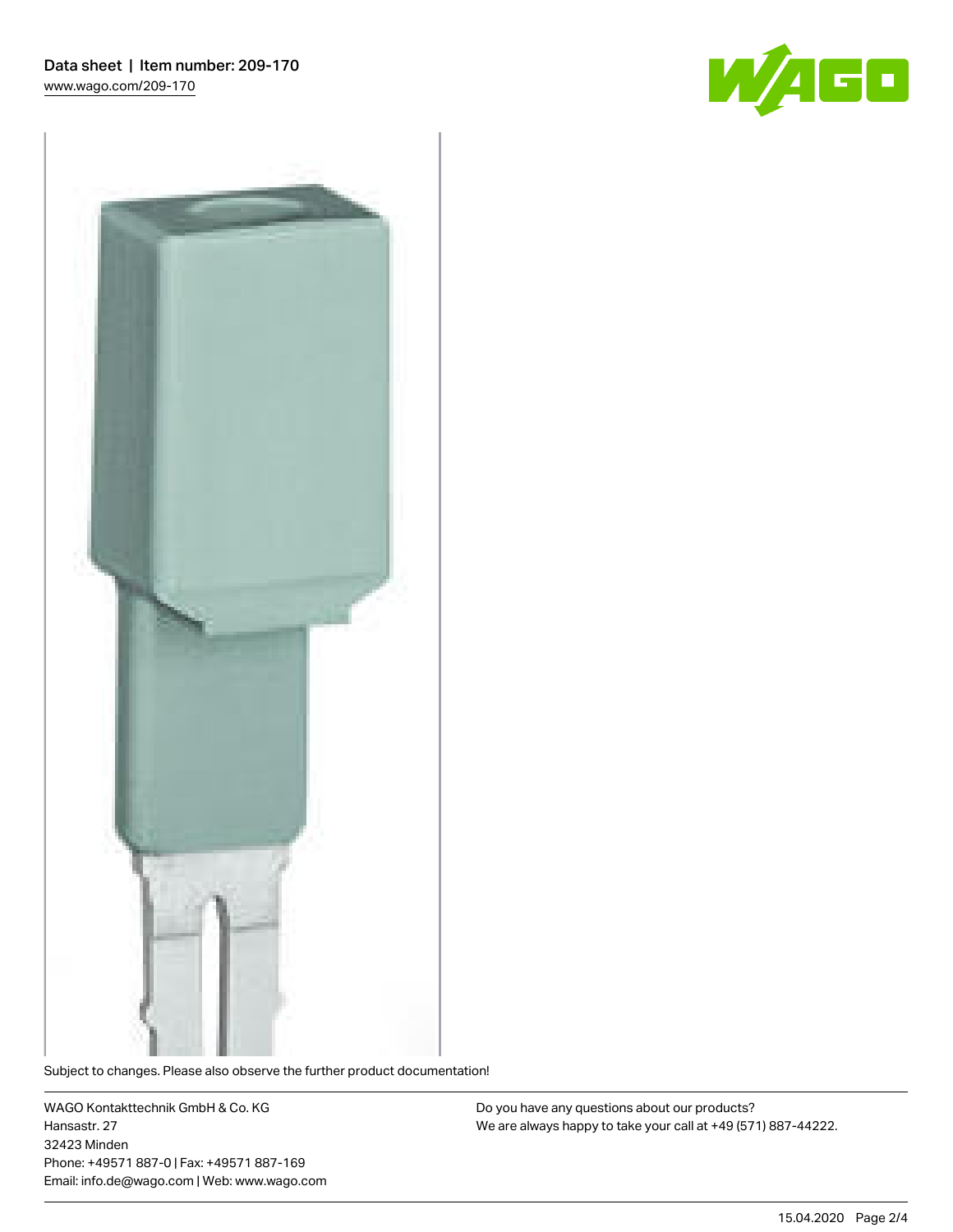



#### Data Geometrical Data

| Width | 8,3 mm / 0.327 inch |
|-------|---------------------|

### Material Data

| Color     | gray            |
|-----------|-----------------|
| Fire load | $0.022$ MJ      |
| Weight    | $\sim$<br>3.1 g |

### Commercial data

| Product Group      | 2 (Terminal Block Accessories) |
|--------------------|--------------------------------|
| Packaging type     | <b>BOX</b>                     |
| Country of origin  | DE                             |
| <b>GTIN</b>        | 4044918308625                  |
| Customs Tariff No. | 85366990990                    |

### Counterpart

#### Downloads Documentation

Bid Text

Subject to changes. Please also observe the further product documentation!

WAGO Kontakttechnik GmbH & Co. KG Hansastr. 27 32423 Minden Phone: +49571 887-0 | Fax: +49571 887-169 Email: info.de@wago.com | Web: www.wago.com